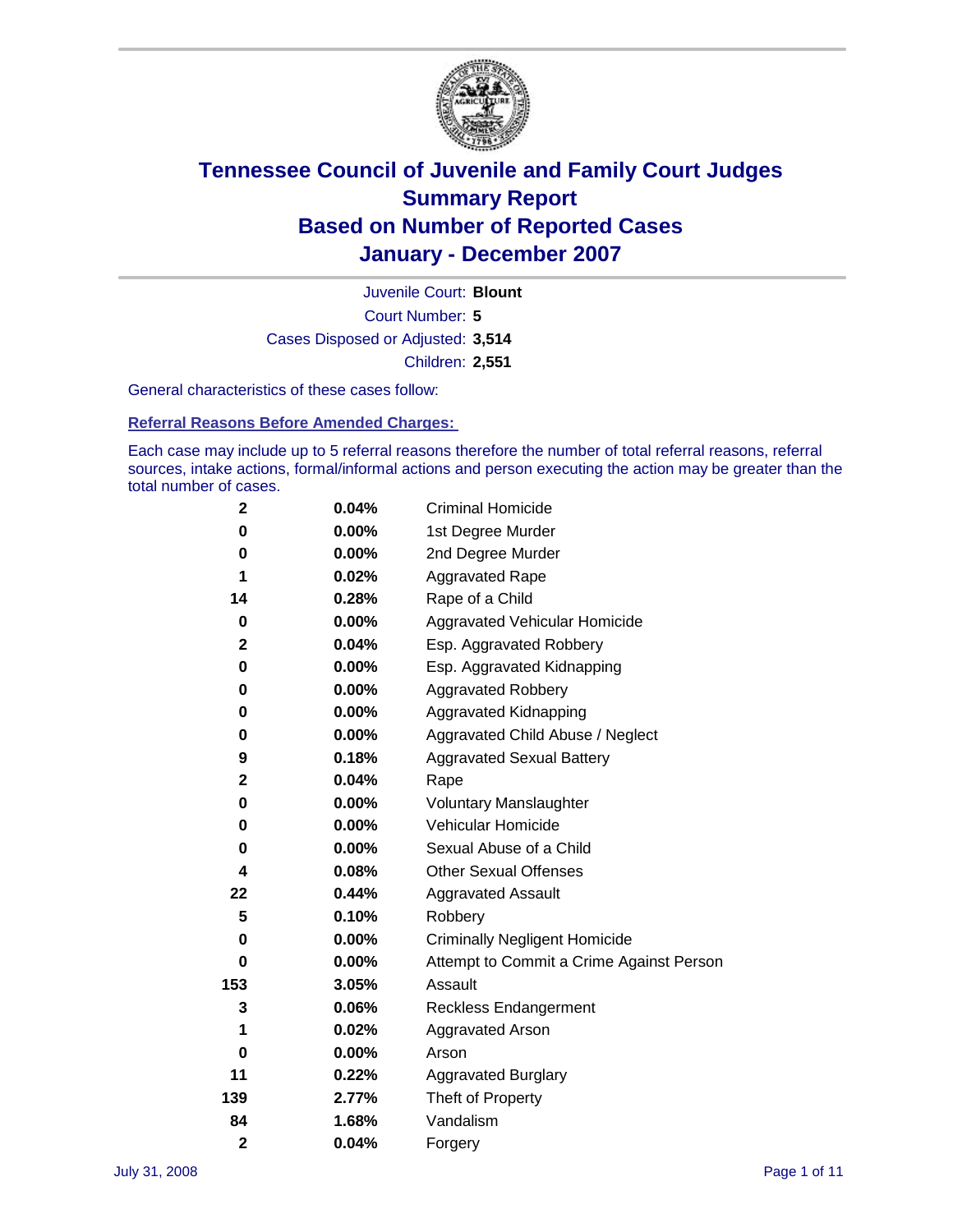

Court Number: **5** Juvenile Court: **Blount** Cases Disposed or Adjusted: **3,514** Children: **2,551**

#### **Referral Reasons Before Amended Charges:**

Each case may include up to 5 referral reasons therefore the number of total referral reasons, referral sources, intake actions, formal/informal actions and person executing the action may be greater than the total number of cases.

| 0            | 0.00%    | <b>Worthless Checks</b>                                     |
|--------------|----------|-------------------------------------------------------------|
| $\mathbf{2}$ | 0.04%    | Illegal Possession / Fraudulent Use of Credit / Debit Cards |
| 33           | 0.66%    | <b>Burglary</b>                                             |
| 0            | $0.00\%$ | Unauthorized Use of a Vehicle                               |
| 0            | 0.00%    | <b>Cruelty to Animals</b>                                   |
| $\mathbf 2$  | 0.04%    | Sale of Controlled Substances                               |
| 26           | 0.52%    | <b>Other Drug Offenses</b>                                  |
| 82           | 1.64%    | Possession of Controlled Substances                         |
| $\mathbf 0$  | $0.00\%$ | <b>Criminal Attempt</b>                                     |
| $\mathbf{2}$ | 0.04%    | Carrying Weapons on School Property                         |
| 8            | 0.16%    | Unlawful Carrying / Possession of a Weapon                  |
| 14           | 0.28%    | <b>Evading Arrest</b>                                       |
| $\mathbf{2}$ | 0.04%    | Escape                                                      |
| 9            | 0.18%    | Driving Under Influence (DUI)                               |
| 123          | 2.45%    | Possession / Consumption of Alcohol                         |
| 23           | 0.46%    | Resisting Stop, Frisk, Halt, Arrest or Search               |
| 3            | 0.06%    | <b>Aggravated Criminal Trespass</b>                         |
| 5            | 0.10%    | Harassment                                                  |
| $\mathbf 0$  | 0.00%    | Failure to Appear                                           |
| 23           | 0.46%    | Filing a False Police Report                                |
| 18           | 0.36%    | Criminal Impersonation                                      |
| 21           | 0.42%    | <b>Disorderly Conduct</b>                                   |
| 24           | 0.48%    | <b>Criminal Trespass</b>                                    |
| 9            | 0.18%    | <b>Public Intoxication</b>                                  |
| 0            | $0.00\%$ | Gambling                                                    |
| 338          | 6.75%    | Traffic                                                     |
| $\mathbf{2}$ | 0.04%    | <b>Local Ordinances</b>                                     |
| 10           | 0.20%    | Violation of Wildlife Regulations                           |
| 350          | 6.98%    | Contempt of Court                                           |
| 422          | 8.42%    | Violation of Probation                                      |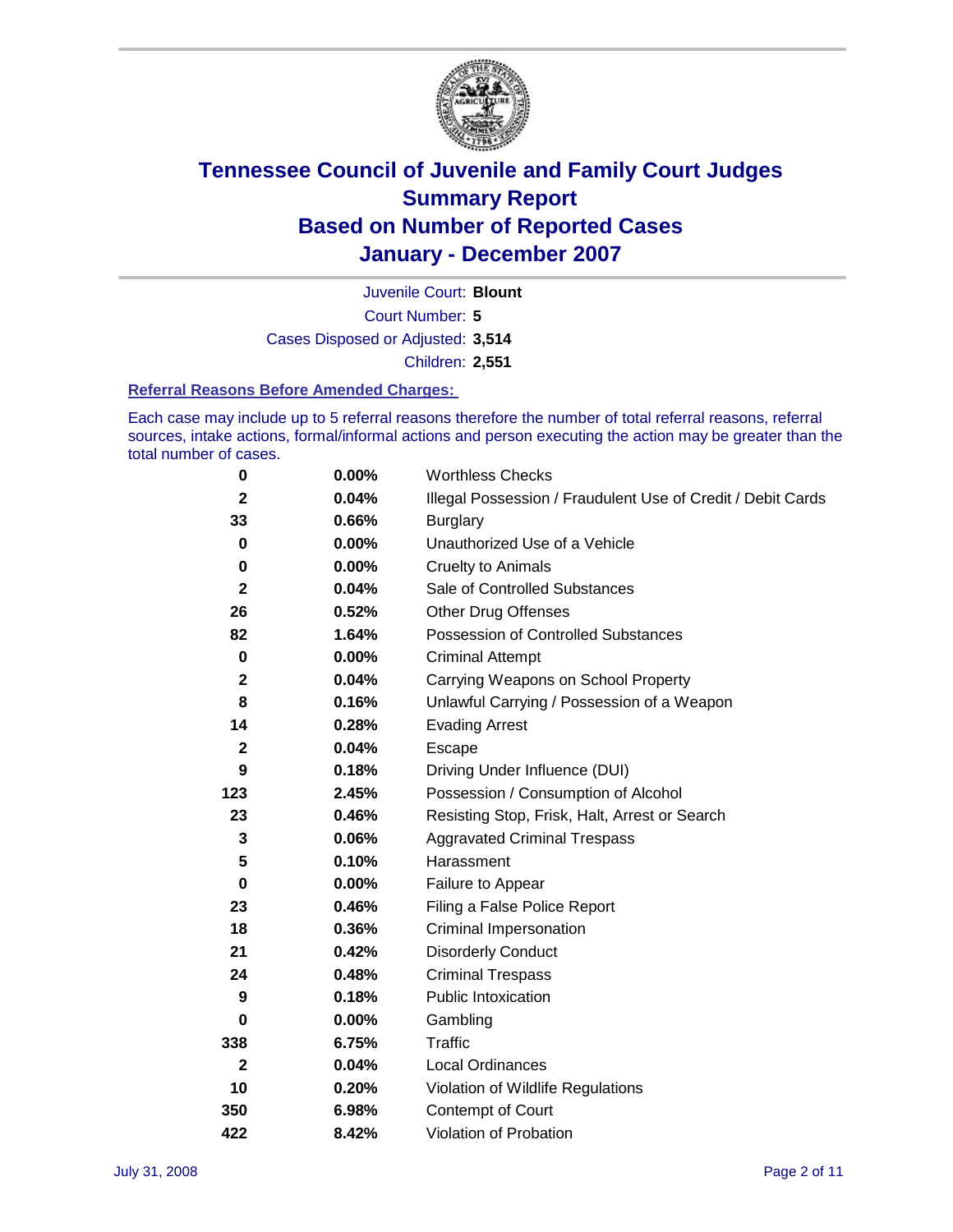

Court Number: **5** Juvenile Court: **Blount** Cases Disposed or Adjusted: **3,514** Children: **2,551**

#### **Referral Reasons Before Amended Charges:**

Each case may include up to 5 referral reasons therefore the number of total referral reasons, referral sources, intake actions, formal/informal actions and person executing the action may be greater than the total number of cases.

| 5,011        | 100.00% | <b>Total Referrals</b>                 |
|--------------|---------|----------------------------------------|
| 228          | 4.55%   | Other                                  |
| 0            | 0.00%   | <b>Consent to Marry</b>                |
| 0            | 0.00%   | <b>Request for Medical Treatment</b>   |
| 571          | 11.39%  | <b>Child Support</b>                   |
| 171          | 3.41%   | Paternity / Legitimation               |
| 20           | 0.40%   | Visitation                             |
| 311          | 6.21%   | Custody                                |
| 142          | 2.83%   | <b>Foster Care Review</b>              |
| 0            | 0.00%   | <b>Administrative Review</b>           |
| 19           | 0.38%   | <b>Judicial Review</b>                 |
| 3            | 0.06%   | Violation of Informal Adjustment       |
| 12           | 0.24%   | <b>Violation of Pretrial Diversion</b> |
| 45           | 0.90%   | <b>Termination of Parental Rights</b>  |
| 676          | 13.49%  | Dependency / Neglect                   |
| $\mathbf{2}$ | 0.04%   | <b>Physically Abused Child</b>         |
| 0            | 0.00%   | <b>Sexually Abused Child</b>           |
| 10           | 0.20%   | <b>Violation of Curfew</b>             |
| 81           | 1.62%   | Violation of a Valid Court Order       |
| 77           | 1.54%   | Possession of Tobacco Products         |
| $\mathbf{2}$ | 0.04%   | Out-of-State Runaway                   |
| 113          | 2.26%   | In-State Runaway                       |
| 214          | 4.27%   | Truancy                                |
| 309          | 6.17%   | <b>Unruly Behavior</b>                 |
| $\bf{0}$     | 0.00%   | Violation of Aftercare                 |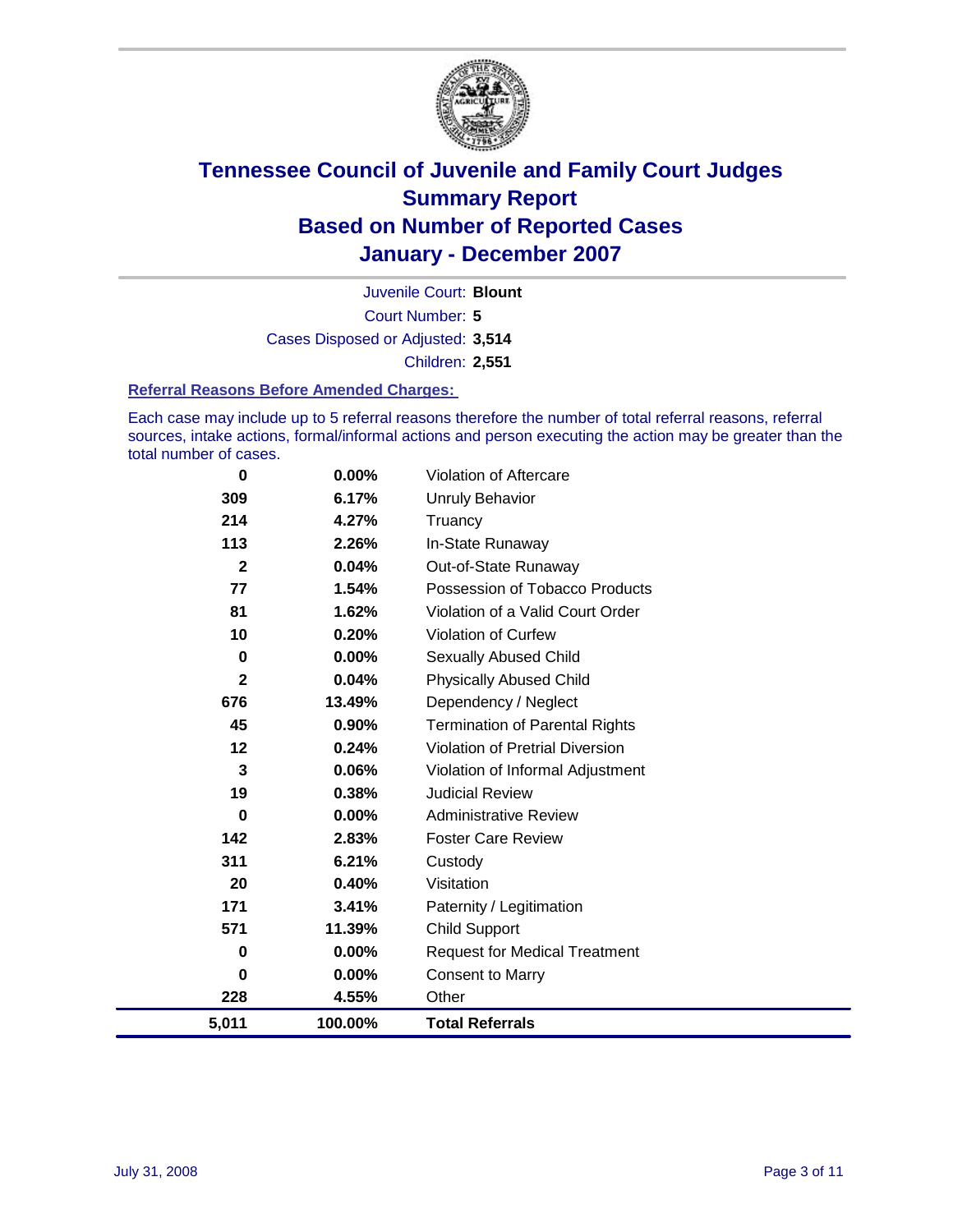

| 5,011                      | 100.00%                           | <b>Total Referral Sources</b>     |  |
|----------------------------|-----------------------------------|-----------------------------------|--|
| 36                         | 0.72%                             | Other                             |  |
| $\bf{0}$                   | 0.00%                             | Unknown                           |  |
| $\bf{0}$                   | 0.00%                             | Hospital                          |  |
| 11                         | 0.22%                             | Child & Parent                    |  |
| 46                         | 0.92%                             | Victim                            |  |
| 22                         | 0.44%                             | <b>Other Court</b>                |  |
| 19                         | 0.38%                             | Social Agency                     |  |
| 367                        | 7.32%                             | <b>Court Staff</b>                |  |
| 943                        | 18.82%                            | <b>District Attorney's Office</b> |  |
| 102                        | 2.04%                             | <b>Other State Department</b>     |  |
| 1,030                      | 20.55%                            | <b>DCS</b>                        |  |
| 3                          | 0.06%                             | <b>CSA</b>                        |  |
| 211                        | 4.21%                             | School                            |  |
| 1                          | 0.02%                             | Self                              |  |
| 231                        | 4.61%                             | <b>Relatives</b>                  |  |
| 681                        | 13.59%                            | Parents                           |  |
| 1,308                      | 26.10%                            | Law Enforcement                   |  |
| <b>Referral Sources: 1</b> |                                   |                                   |  |
|                            |                                   | <b>Children: 2,551</b>            |  |
|                            | Cases Disposed or Adjusted: 3,514 |                                   |  |
|                            |                                   | Court Number: 5                   |  |
|                            |                                   | Juvenile Court: Blount            |  |
|                            |                                   |                                   |  |

### **Age of Child at Referral: 2**

| 2,551 | 100.00%       | <b>Total Child Count</b> |
|-------|---------------|--------------------------|
|       | $0.00\%$<br>0 | Unknown / Not Reported   |
|       | 30<br>1.18%   | Ages 19 and Over         |
| 374   | 14.66%        | Ages 17 through 18       |
| 597   | 23.40%        | Ages 15 through 16       |
| 297   | 11.64%        | Ages 13 through 14       |
| 145   | 5.68%         | Ages 11 through 12       |
| 1,108 | 43.43%        | Ages 10 and Under        |
|       |               |                          |

<sup>1</sup> If different than number of Referral Reasons (5011), verify accuracy of your court's data.

<sup>2</sup> One child could be counted in multiple categories, verify accuracy of your court's data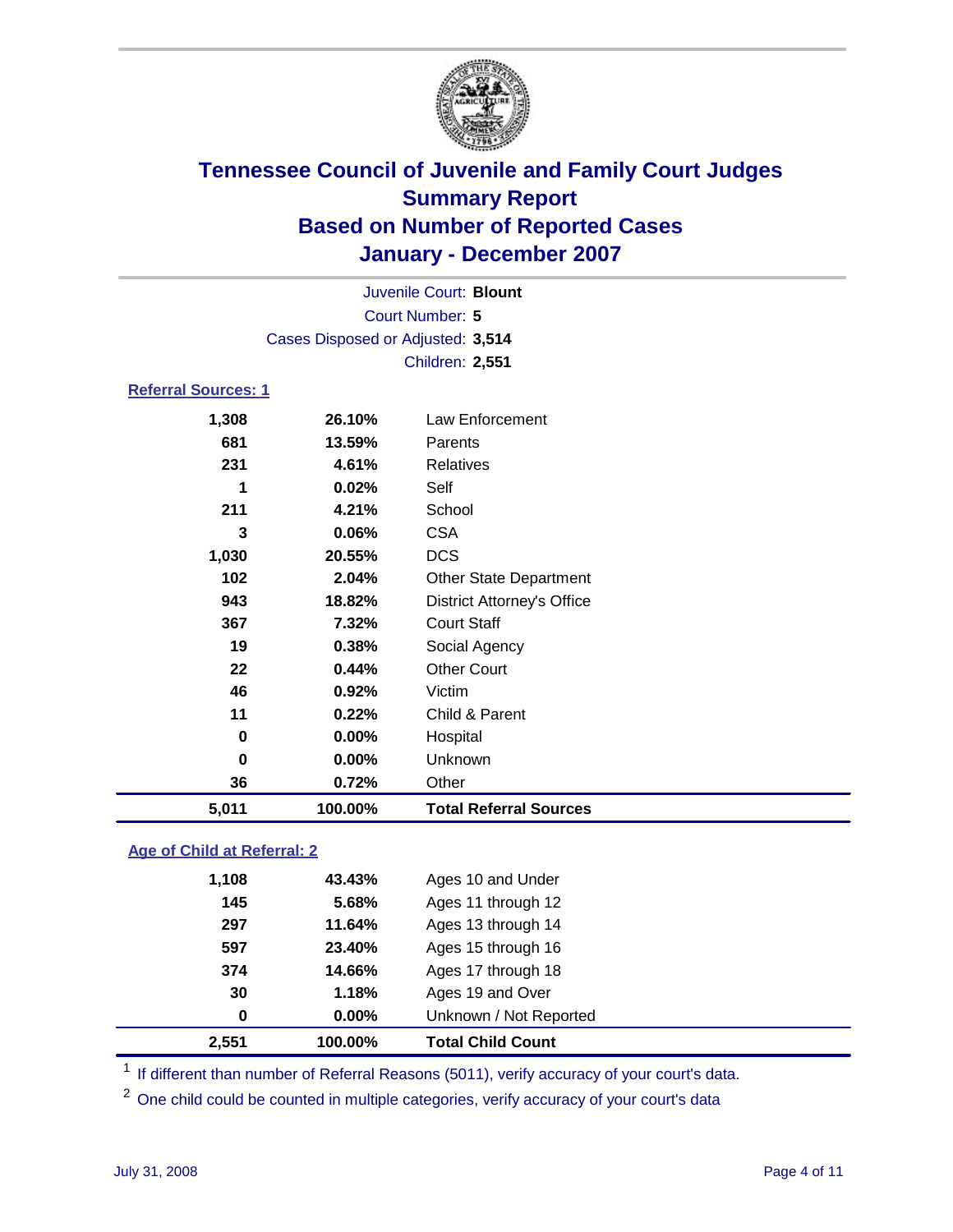

| Juvenile Court: Blount                  |                                   |                          |  |  |  |
|-----------------------------------------|-----------------------------------|--------------------------|--|--|--|
| Court Number: 5                         |                                   |                          |  |  |  |
|                                         | Cases Disposed or Adjusted: 3,514 |                          |  |  |  |
|                                         | Children: 2,551                   |                          |  |  |  |
| Sex of Child: 1                         |                                   |                          |  |  |  |
| 1,382                                   | 54.17%                            | Male                     |  |  |  |
| 1,168                                   | 45.79%                            | Female                   |  |  |  |
| 1                                       | 0.04%                             | Unknown                  |  |  |  |
| 2,551                                   | 100.00%                           | <b>Total Child Count</b> |  |  |  |
| Race of Child: 1                        |                                   |                          |  |  |  |
| 2,265                                   | 88.79%                            | White                    |  |  |  |
| 207                                     | 8.11%                             | African American         |  |  |  |
| 5                                       | 0.20%                             | Native American          |  |  |  |
| 3                                       | 0.12%                             | Asian                    |  |  |  |
| 62                                      | 2.43%                             | Mixed                    |  |  |  |
| 9                                       | 0.35%                             | Unknown                  |  |  |  |
| 2,551                                   | 100.00%                           | <b>Total Child Count</b> |  |  |  |
| <b>Hispanic Origin: 1</b>               |                                   |                          |  |  |  |
| 67                                      | 2.63%                             | Yes                      |  |  |  |
| 2,472                                   | 96.90%                            | <b>No</b>                |  |  |  |
| 12                                      | 0.47%                             | Unknown                  |  |  |  |
| 2,551                                   | 100.00%                           | <b>Total Child Count</b> |  |  |  |
| <b>School Enrollment of Children: 1</b> |                                   |                          |  |  |  |
| 1,722                                   | 67.50%                            | Yes                      |  |  |  |
| 811                                     | 31.79%                            | No                       |  |  |  |
| 18                                      | 0.71%                             | Unknown                  |  |  |  |
| 2,551                                   | 100.00%                           | <b>Total Child Count</b> |  |  |  |

<sup>1</sup> One child could be counted in multiple categories, verify accuracy of your court's data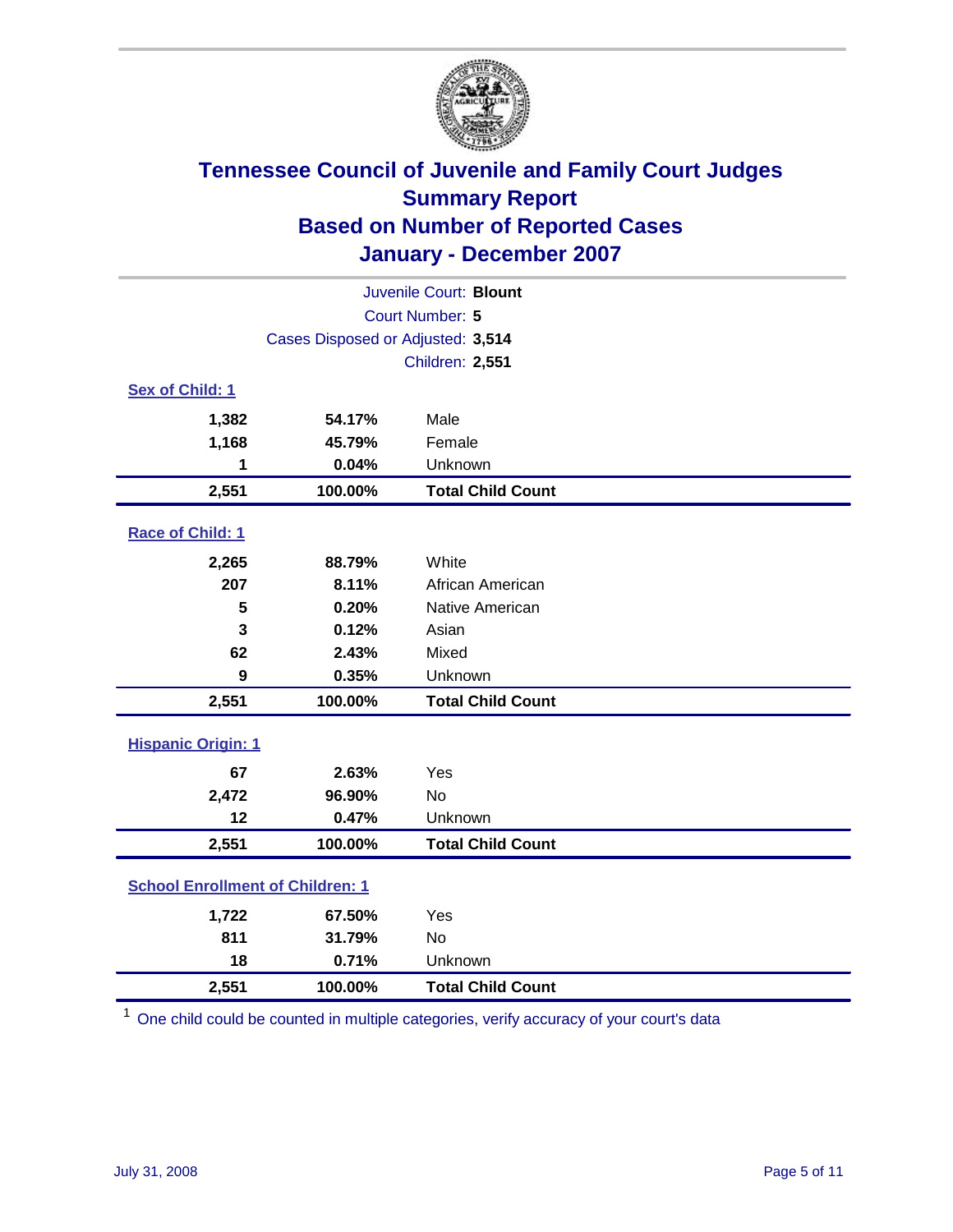

Court Number: **5** Juvenile Court: **Blount** Cases Disposed or Adjusted: **3,514** Children: **2,551**

### **Living Arrangement of Child at Time of Referral: 1**

| 2,551 | 100.00%  | <b>Total Child Count</b>     |
|-------|----------|------------------------------|
| 30    | 1.18%    | Other                        |
| 9     | 0.35%    | Unknown                      |
| 34    | $1.33\%$ | Independent                  |
| 0     | $0.00\%$ | In an Institution            |
| 4     | 0.16%    | In a Residential Center      |
| 57    | 2.23%    | In a Group Home              |
| 288   | 11.29%   | With Foster Family           |
| 13    | 0.51%    | With Adoptive Parents        |
| 383   | 15.01%   | <b>With Relatives</b>        |
| 182   | 7.13%    | With Father                  |
| 1,071 | 41.98%   | With Mother                  |
| 172   | 6.74%    | With Mother and Stepfather   |
| 55    | 2.16%    | With Father and Stepmother   |
| 253   | $9.92\%$ | With Both Biological Parents |
|       |          |                              |

#### **Type of Detention: 2**

| 3.514 | 100.00%  | <b>Total Detention Count</b> |  |
|-------|----------|------------------------------|--|
| 0     | 0.00%    | Other                        |  |
| 2,580 | 73.42%   | Does Not Apply               |  |
| 5     | 0.14%    | <b>Unknown</b>               |  |
| 1     | 0.03%    | <b>Psychiatric Hospital</b>  |  |
| 0     | 0.00%    | Jail - No Separation         |  |
| 0     | $0.00\%$ | Jail - Partial Separation    |  |
| 0     | $0.00\%$ | Jail - Complete Separation   |  |
| 928   | 26.41%   | Juvenile Detention Facility  |  |
| 0     | $0.00\%$ | Non-Secure Placement         |  |
|       |          |                              |  |

<sup>1</sup> One child could be counted in multiple categories, verify accuracy of your court's data

<sup>2</sup> If different than number of Cases (3514) verify accuracy of your court's data.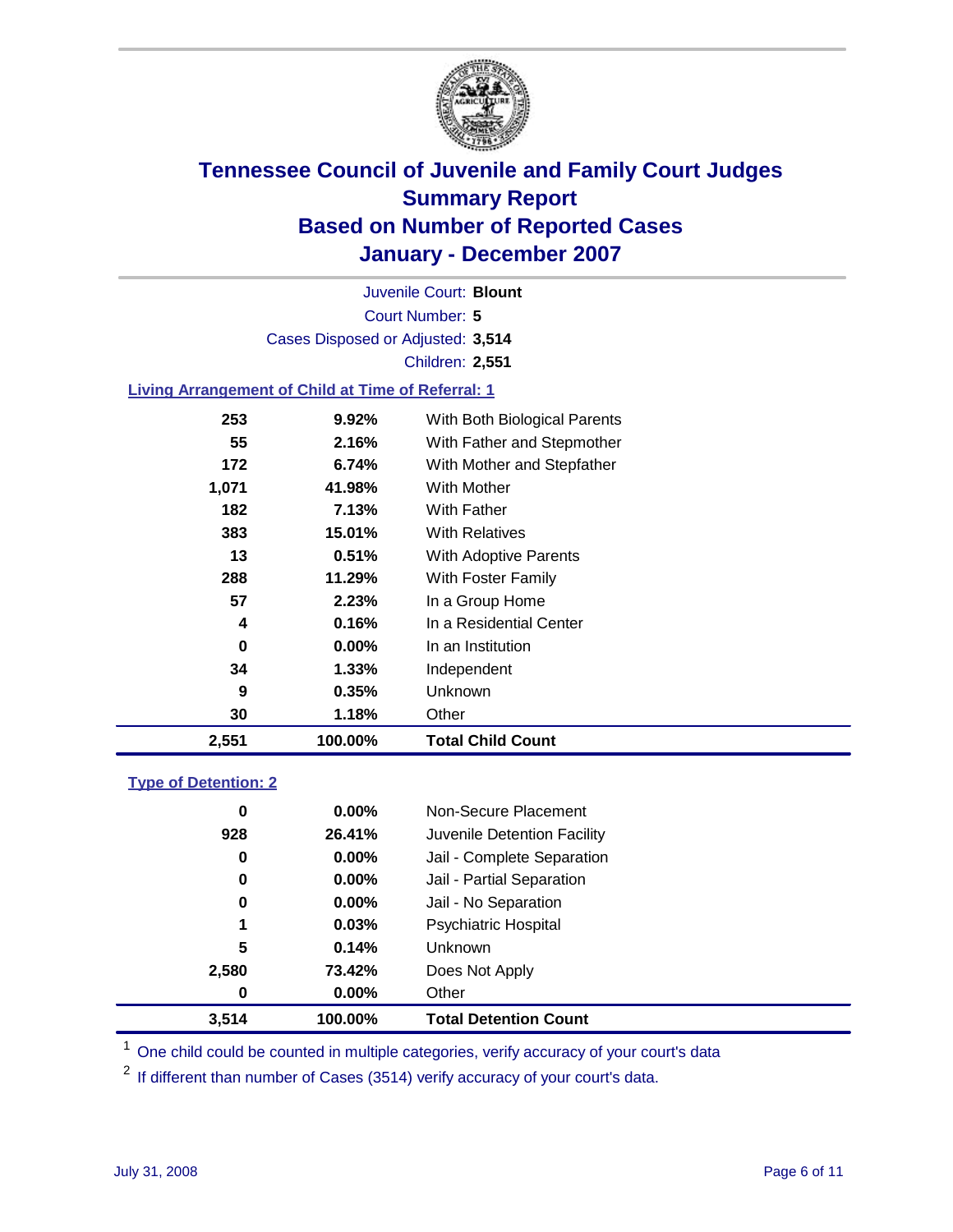

| Juvenile Court: Blount                             |                                   |                                      |  |  |  |
|----------------------------------------------------|-----------------------------------|--------------------------------------|--|--|--|
| Court Number: 5                                    |                                   |                                      |  |  |  |
|                                                    | Cases Disposed or Adjusted: 3,514 |                                      |  |  |  |
|                                                    |                                   | <b>Children: 2,551</b>               |  |  |  |
| <b>Placement After Secure Detention Hearing: 1</b> |                                   |                                      |  |  |  |
| 771                                                | 21.94%                            | Returned to Prior Living Arrangement |  |  |  |
| 74                                                 | 2.11%                             | Juvenile Detention Facility          |  |  |  |
| $\bf{0}$                                           | 0.00%                             | Jail                                 |  |  |  |
| 10                                                 | 0.28%                             | Shelter / Group Home                 |  |  |  |
| 74                                                 | 2.11%                             | <b>Foster Family Home</b>            |  |  |  |
| 8                                                  | 0.23%                             | Psychiatric Hospital                 |  |  |  |
| 7                                                  | 0.20%                             | Unknown / Not Reported               |  |  |  |
| 2,566                                              | 73.02%                            | Does Not Apply                       |  |  |  |
| 4                                                  | 0.11%                             | Other                                |  |  |  |
| 3,514                                              | 100.00%                           | <b>Total Placement Count</b>         |  |  |  |
|                                                    |                                   |                                      |  |  |  |
| <b>Intake Actions: 2</b>                           |                                   |                                      |  |  |  |
| 4,093                                              | 81.68%                            | <b>Petition Filed</b>                |  |  |  |
| 199                                                | 3.97%                             | <b>Motion Filed</b>                  |  |  |  |
| 665                                                | 13.27%                            | <b>Citation Processed</b>            |  |  |  |
| $\bf{0}$                                           | 0.00%                             | Notification of Paternity Processed  |  |  |  |
| 16                                                 | 0.32%                             | Scheduling of Judicial Review        |  |  |  |
| $\bf{0}$                                           | 0.00%                             | Scheduling of Administrative Review  |  |  |  |
| 0                                                  | 0.00%                             | Scheduling of Foster Care Review     |  |  |  |
| $\mathbf{2}$                                       | 0.04%                             | Unknown                              |  |  |  |
| 14                                                 | 0.28%                             | Does Not Apply                       |  |  |  |
| 22                                                 | 0.44%                             | Other                                |  |  |  |
| 5,011                                              | 100.00%                           | <b>Total Intake Count</b>            |  |  |  |

<sup>1</sup> If different than number of Cases (3514) verify accuracy of your court's data.

<sup>2</sup> If different than number of Referral Reasons (5011), verify accuracy of your court's data.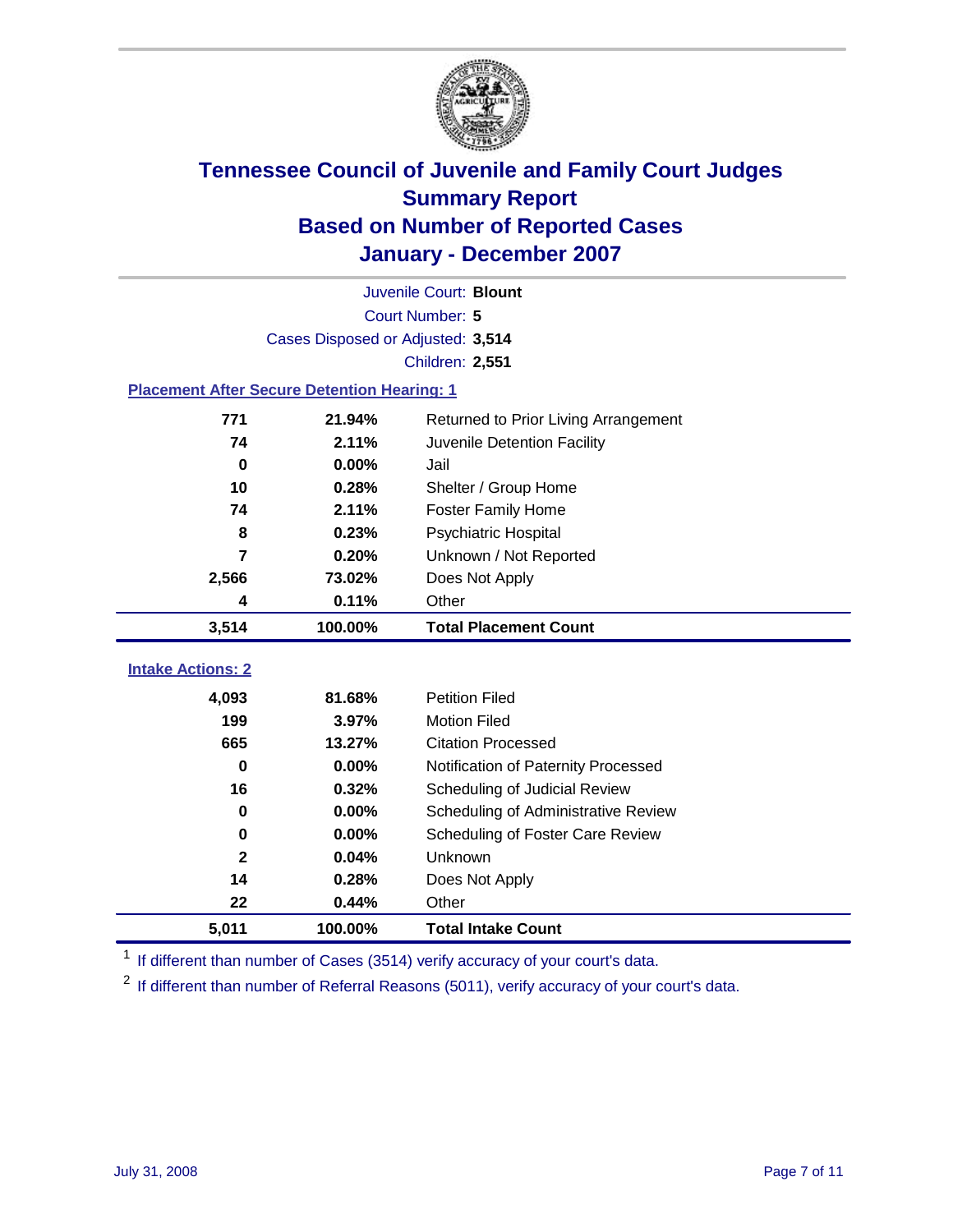

Court Number: **5** Juvenile Court: **Blount** Cases Disposed or Adjusted: **3,514** Children: **2,551**

#### **Last Grade Completed by Child: 1**

| 2,551        | 100.00% | <b>Total Child Count</b>     |
|--------------|---------|------------------------------|
| 11           | 0.43%   | Other                        |
| 18           | 0.71%   | Unknown                      |
| $\mathbf{2}$ | 0.08%   | <b>Never Attended School</b> |
| 42           | 1.65%   | Graduated                    |
| 99           | 3.88%   | <b>GED</b>                   |
| $\bf{0}$     | 0.00%   | Non-Graded Special Ed        |
| 6            | 0.24%   | 12th Grade                   |
| 164          | 6.43%   | 11th Grade                   |
| 252          | 9.88%   | 10th Grade                   |
| 293          | 11.49%  | 9th Grade                    |
| 246          | 9.64%   | 8th Grade                    |
| 127          | 4.98%   | 7th Grade                    |
| 106          | 4.16%   | 6th Grade                    |
| 68           | 2.67%   | 5th Grade                    |
| 67           | 2.63%   | 4th Grade                    |
| 49           | 1.92%   | 3rd Grade                    |
| 68           | 2.67%   | 2nd Grade                    |
| 88           | 3.45%   | 1st Grade                    |
| 106          | 4.16%   | Kindergarten                 |
| 29           | 1.14%   | Preschool                    |
| 710          | 27.83%  | Too Young for School         |

### **Enrolled in Special Education: 1**

<sup>1</sup> One child could be counted in multiple categories, verify accuracy of your court's data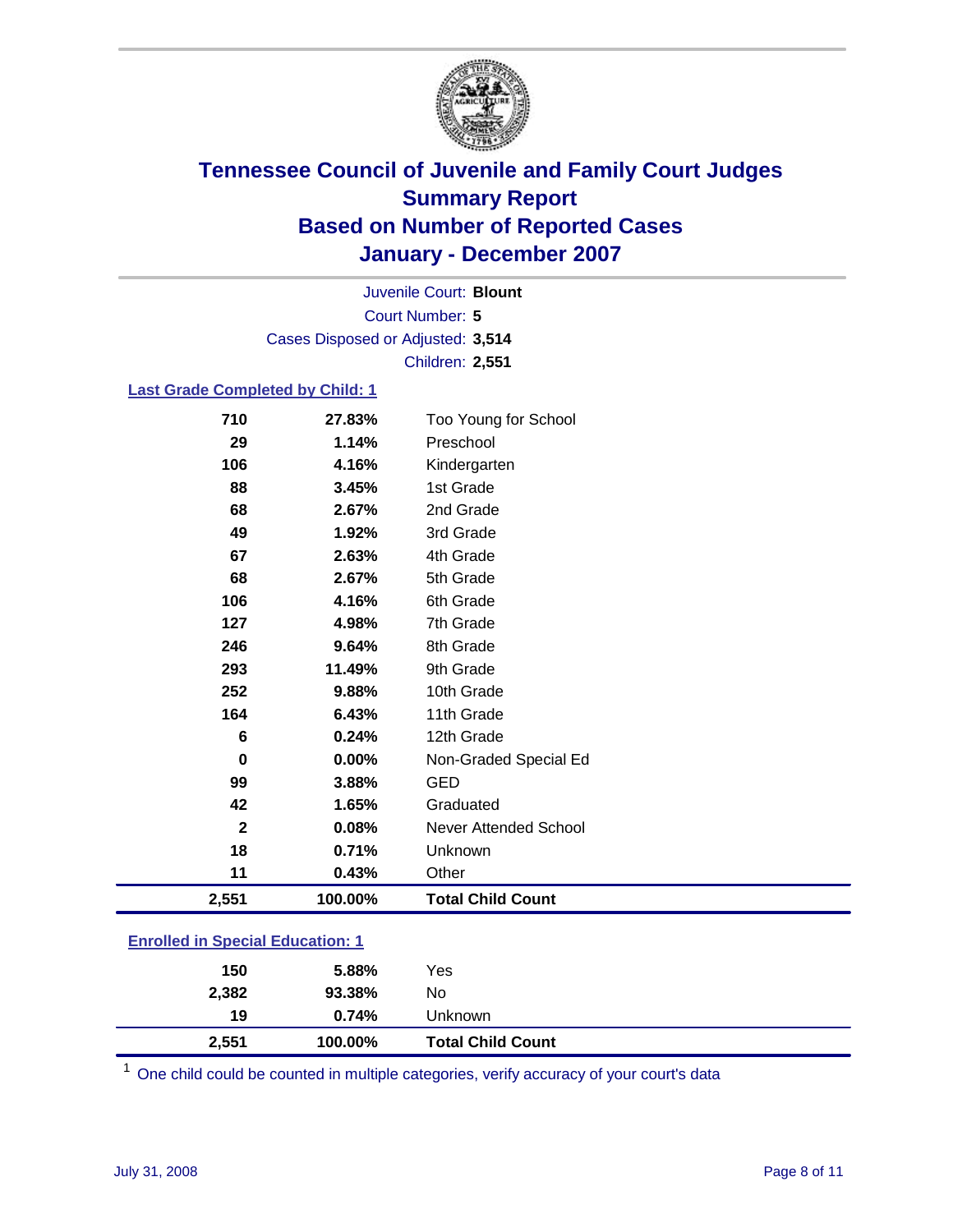

| Juvenile Court: Blount       |                                   |                           |  |  |  |
|------------------------------|-----------------------------------|---------------------------|--|--|--|
|                              | Court Number: 5                   |                           |  |  |  |
|                              | Cases Disposed or Adjusted: 3,514 |                           |  |  |  |
|                              |                                   | <b>Children: 2,551</b>    |  |  |  |
| <b>Action Executed By: 1</b> |                                   |                           |  |  |  |
| 2,047                        | 40.85%                            | Judge                     |  |  |  |
| 2,700                        | 53.88%                            | Referee                   |  |  |  |
| 198                          | 3.95%                             | <b>YSO</b>                |  |  |  |
| 66                           | 1.32%                             | Other                     |  |  |  |
| 0                            | $0.00\%$                          | Unknown / Not Reported    |  |  |  |
| 5,011                        | 100.00%                           | <b>Total Action Count</b> |  |  |  |

### **Formal / Informal Actions: 1**

| 726   | 14.49%   | Dismissed                                        |
|-------|----------|--------------------------------------------------|
| 82    | 1.64%    | Retired / Nolle Prosequi                         |
| 218   | 4.35%    | <b>Complaint Substantiated Delinquent</b>        |
| 142   | 2.83%    | <b>Complaint Substantiated Status Offender</b>   |
| 43    | 0.86%    | <b>Complaint Substantiated Dependent/Neglect</b> |
| 0     | $0.00\%$ | <b>Complaint Substantiated Abused</b>            |
| 0     | $0.00\%$ | <b>Complaint Substantiated Mentally III</b>      |
| 225   | 4.49%    | Informal Adjustment                              |
| 72    | 1.44%    | <b>Pretrial Diversion</b>                        |
| 0     | 0.00%    | <b>Transfer to Adult Court Hearing</b>           |
| 0     | $0.00\%$ | Charges Cleared by Transfer to Adult Court       |
| 3,337 | 66.59%   | Special Proceeding                               |
| 0     | $0.00\%$ | <b>Review Concluded</b>                          |
| 166   | 3.31%    | Case Held Open                                   |
| 0     | $0.00\%$ | Other                                            |
| 0     | $0.00\%$ | Unknown / Not Reported                           |
| 5,011 | 100.00%  | <b>Total Action Count</b>                        |

<sup>1</sup> If different than number of Referral Reasons (5011), verify accuracy of your court's data.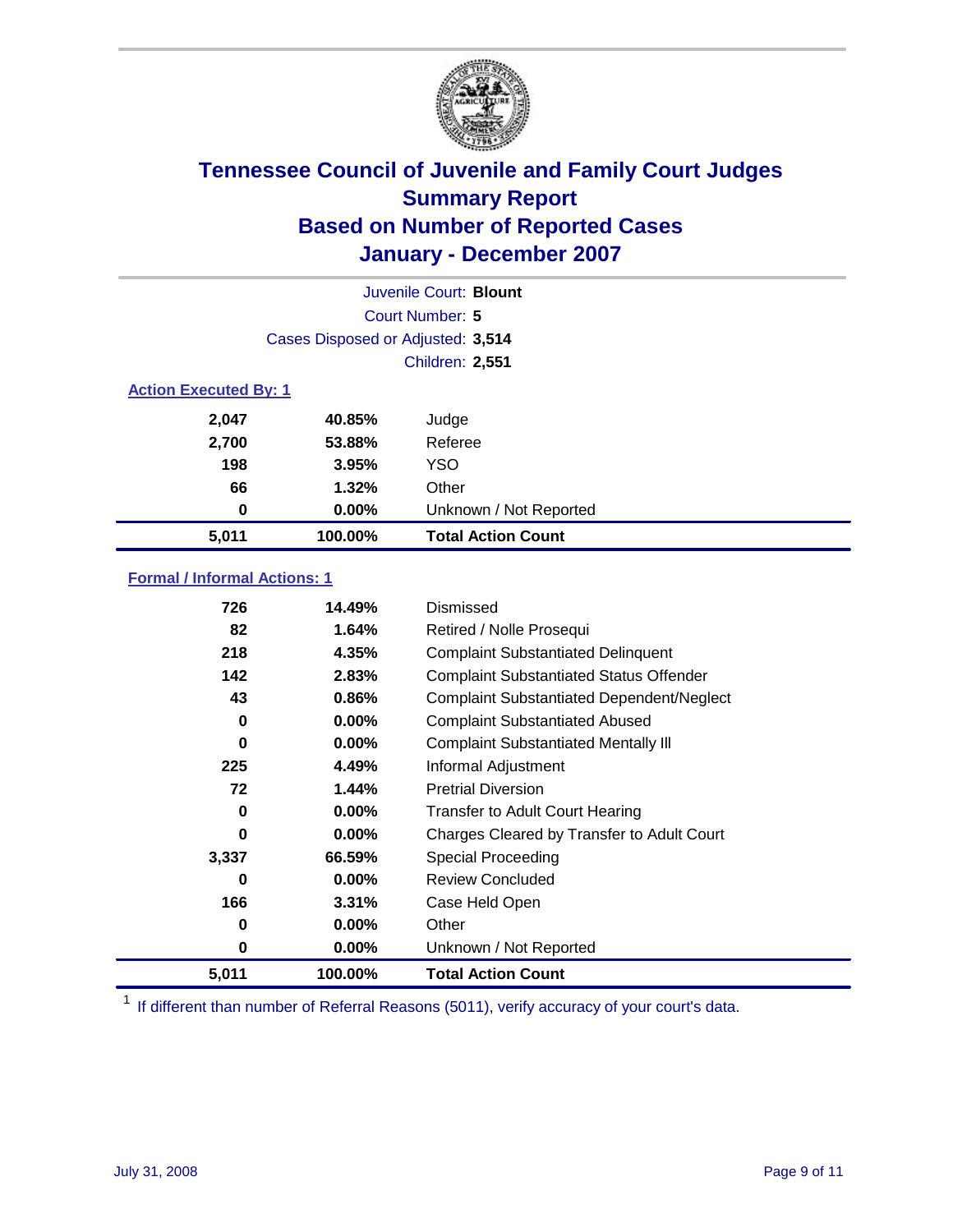

|                       |                                   | Juvenile Court: Blount                                |
|-----------------------|-----------------------------------|-------------------------------------------------------|
|                       |                                   | Court Number: 5                                       |
|                       | Cases Disposed or Adjusted: 3,514 |                                                       |
|                       |                                   | Children: 2,551                                       |
| <b>Case Outcomes:</b> |                                   | There can be multiple outcomes for one child or case. |
| 873                   | 10.79%                            | <b>Case Dismissed</b>                                 |
| 97                    | 1.20%                             | Case Retired or Nolle Prosequi                        |
| 0                     | 0.00%                             | Warned / Counseled                                    |
| 920                   | 11.37%                            | <b>Held Open For Review</b>                           |
| 166                   | 2.05%                             | Supervision / Probation to Juvenile Court             |
| $\bf{0}$              | 0.00%                             | <b>Probation to Parents</b>                           |
| 142                   | 1.76%                             | Referral to Another Entity for Supervision / Service  |
| 9                     | 0.11%                             | Referred for Mental Health Counseling                 |
| 93                    | 1.15%                             | Referred for Alcohol and Drug Counseling              |
| 0                     | 0.00%                             | <b>Referred to Alternative School</b>                 |
| 0                     | 0.00%                             | Referred to Private Child Agency                      |
| 61                    | 0.75%                             | Referred to Defensive Driving School                  |
| 16                    | 0.20%                             | Referred to Alcohol Safety School                     |
| 262                   | 3.24%                             | Referred to Juvenile Court Education-Based Program    |
| 117                   | 1.45%                             | Driver's License Held Informally                      |
| 0                     | 0.00%                             | <b>Voluntary Placement with DMHMR</b>                 |
| 1                     | 0.01%                             | <b>Private Mental Health Placement</b>                |
| 0                     | 0.00%                             | <b>Private MR Placement</b>                           |
| 0                     | 0.00%                             | Placement with City/County Agency/Facility            |
| 0                     | 0.00%                             | Placement with Relative / Other Individual            |
| 110                   | 1.36%                             | Fine                                                  |
| 126                   | 1.56%                             | <b>Public Service</b>                                 |
| 48                    | 0.59%                             | Restitution                                           |
| 0                     | 0.00%                             | <b>Runaway Returned</b>                               |
| 286                   | 3.54%                             | No Contact Order                                      |
| 201                   | 2.48%                             | Injunction Other than No Contact Order                |
| 46                    | 0.57%                             | <b>House Arrest</b>                                   |
| 17                    | 0.21%                             | <b>Court Defined Curfew</b>                           |
| 97                    | 1.20%                             | Dismissed from Informal Adjustment                    |
| 5                     | 0.06%                             | <b>Dismissed from Pretrial Diversion</b>              |
| 306                   | 3.78%                             | <b>Released from Probation</b>                        |
| 1                     | 0.01%                             | <b>Transferred to Adult Court</b>                     |
| 13                    | 0.16%                             | <b>DMHMR Involuntary Commitment</b>                   |